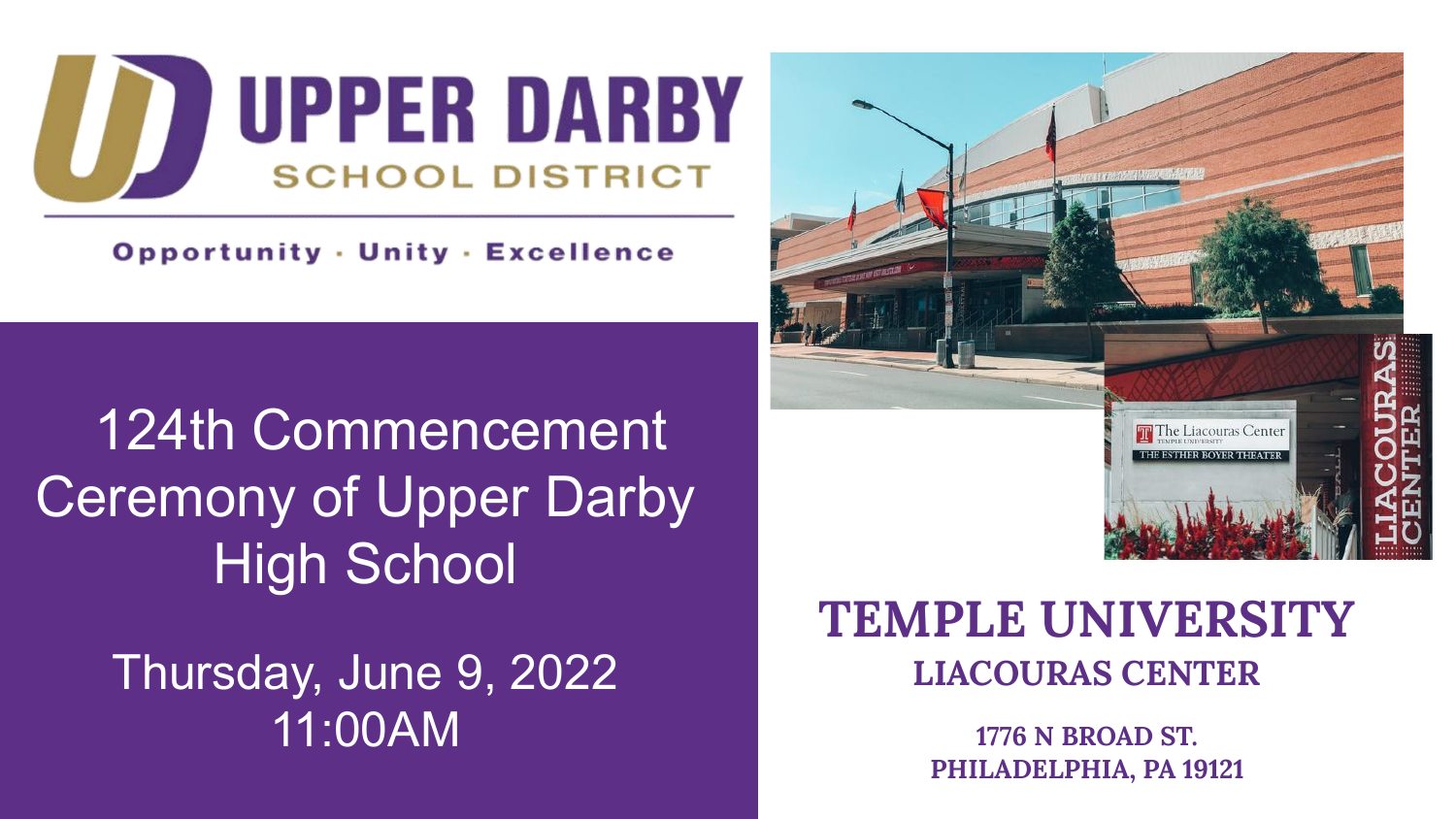**Principal Kelley Simone Assistant Principal**  William Hensil **Supervisor of Online Learning**  Candice Riccione **Lead Teacher**  Josh Peterkin **Social Worker** Allison Davis **Administrative Assistant** Lauretta Kieh **Activities Director**  Alicia Sakers **Graduation Coordinator** Michelle Pickett

# Upper Darby Class of 2022

## **Counselors**

A-G: Jill Morris H-O: William Haines P-Z: Taylor Dawson Online Learning: McKenzie Golden

## **Contact Us**

**William Hensil 610-622-7000 EXT: 2401 whensil@upperdarbysd.org 601 N. Lansdowne Avenue Drexel Hill, Pa 19026**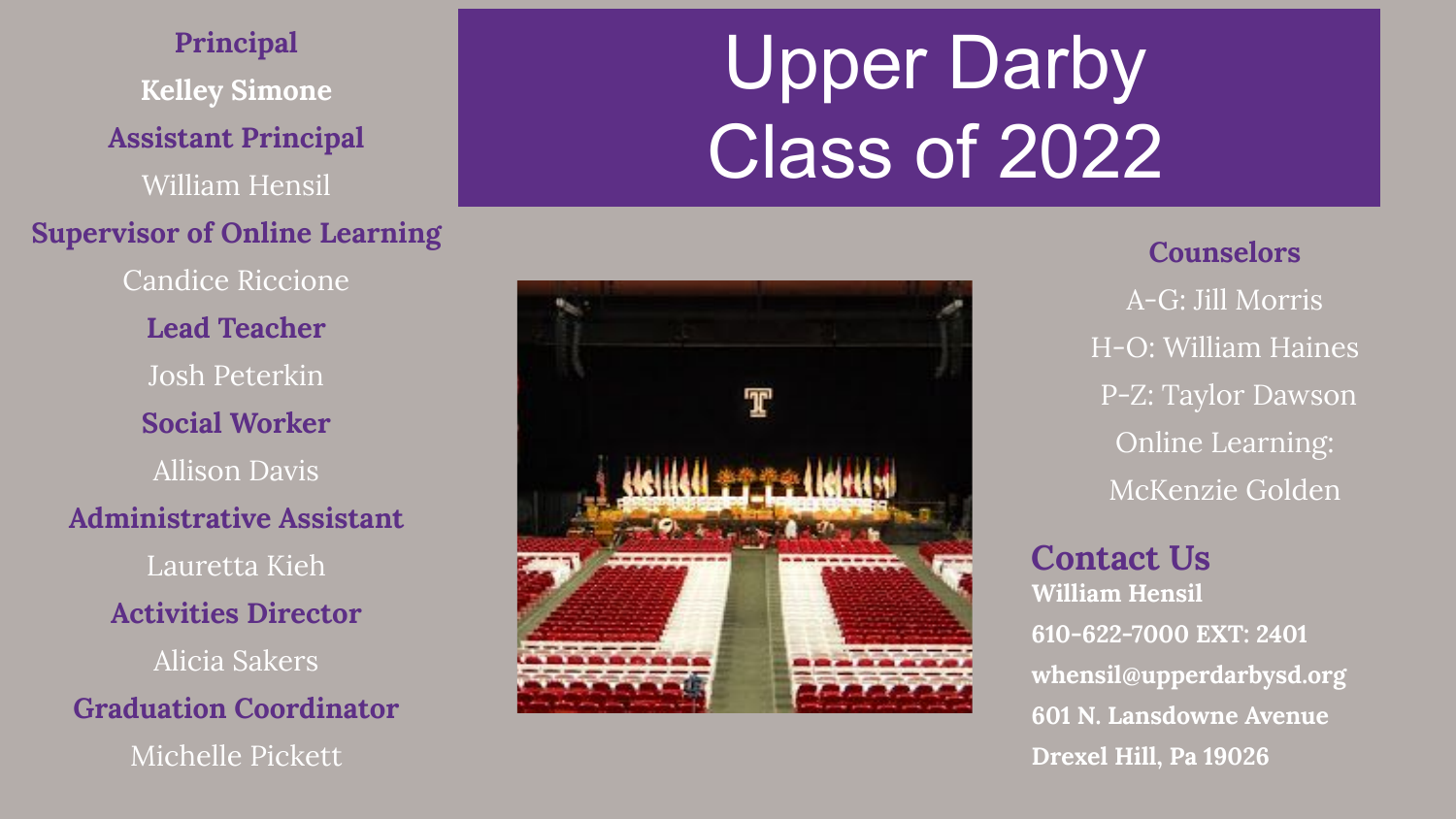# **Schedule of Events**

**7:30am: Students arrive to Upper Darby High School 9:15am: Students bussed to Liacouras Center** 



**10:00am: Doors open for guests** 

**11:00am: Student procession**

**1:30pm: Closing remarks**

**1:45pm: Begin Diploma distribution**



**No Food or Drink permitted Masks required Guest transportation not provided**